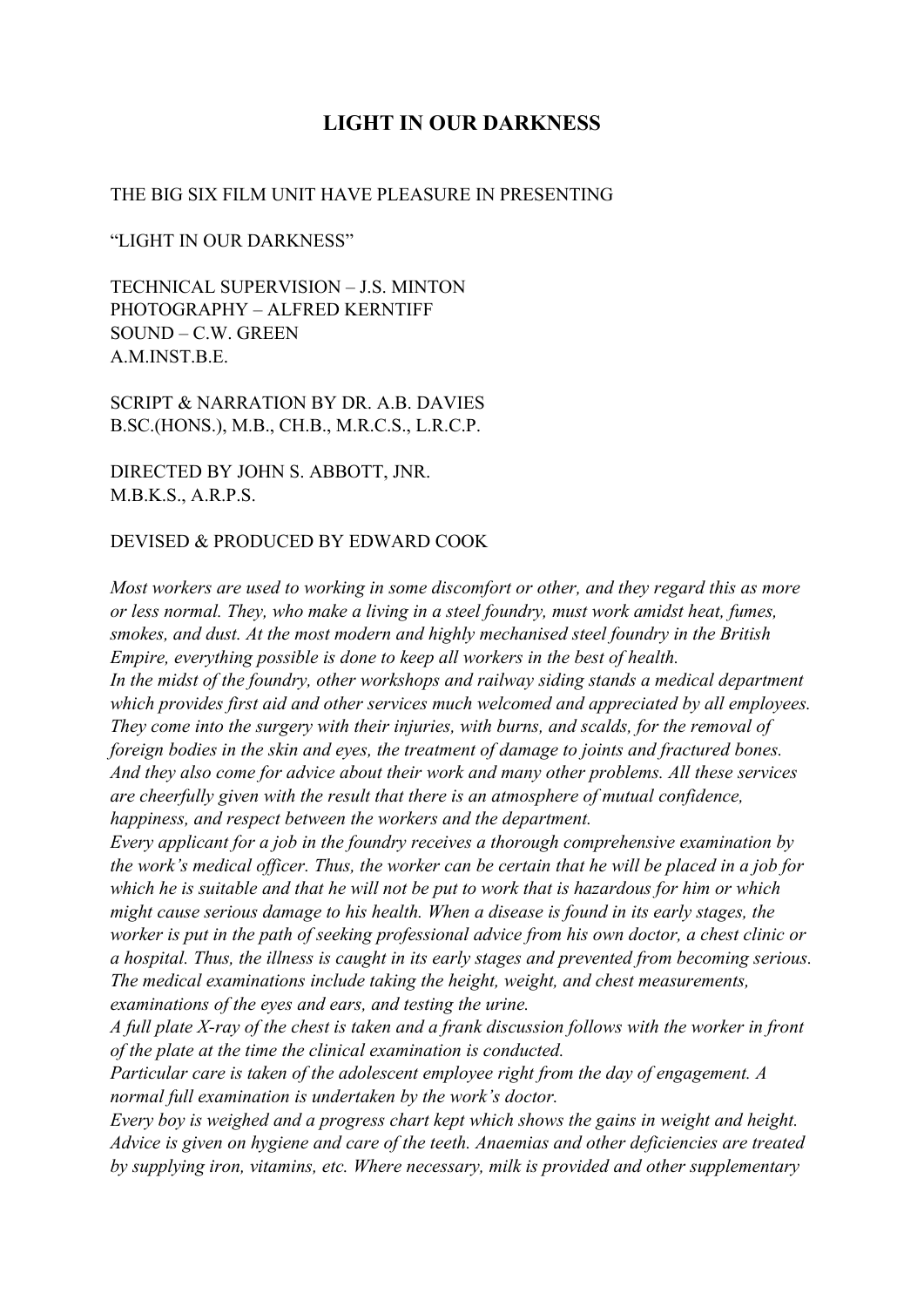*foods arranged. Boys in their apprenticeship come regularly for their drink of milk which they greatly appreciate.* 

*In the first aid department, there are large separate rooms for male and female employees where hundreds of dressings are applied daily. Workers are encouraged to come at once for prompt and skilled attention to even the most trivial injury, whether it'd be a cut, a scratch, a burn or more serious damage to the skin, eye or limbs. Apart from the first aid attention and subsequent follow-up dressings, treatment is available in the way of medicated arm- and foot baths.*

*X-ray photographs are taken in all orthopaedic problems including injuries to joints and bones. Where necessary, plaster cases are applied.* 

*Physiotherapy which includes radiant heat, infrared rays, massage and exercises is applied for the treatment of sprains, joint injuries, fibrositis, and other rheumatic and industrial conditions. There are batteries of artificial sun-ray lamps in the department to help to increase resistance to winter colds.*

*After treatment, patients can rest and recover in favourable circumstances with warmth and quiet in the restroom, pending their return to the works or to their own homes. While waiting, blankets, electric pads, and hot water bottles are applied and sugared hot tea given to drink to combat shock.* 

*In the relief of injury and the fight to keep the injured employee at work, treatment is given with the full resources of modern science. Sepsis has almost been abolished by the methods employed. Hours of work hitherto lost are being saved, and untold misery and disablement which formerly afflicted the workers is being prevented: the period of suffering and incapacity is greatly reduced by means of M&B drugs, penicillin, and the new anti-burn treatments applied early.* 

*Attached to the medical department are modern washing facilities and baths which enable workers engaged in the dirtiest of jobs to go home to their families in a clean and pleasant state. The burly workers enjoy wallowing in the hot water and soapsuds. Sprays and showers are there for those who want them. The hygienic service that is provided is greatly appreciated.* 

*In every engineering works there is some risk of injury to eyes from dust burns and foreign bodies. The specialised department of this steel foundry is therefore opened to and widely used by other works in the neighbourhood. The sister is trained specially in industrial medicine and also in eye-work. In spite of the provision of protective goggles, there are many injuries to the workers' eyes every year, all of which are preventable. Skilled first aid applied at the earliest moment to an eye injury prevents incapacity and the risk of blindness. The hazards of grinding machines and other foundry processes are considerably lessened by early attendance of the medical department.* 

*Every week a chiropodist visits the work to give welcomed treatment to the tired feet of those who, by necessity, have to stand on hard concrete, in hot sand or in other discomforts. The service given by the chiropodist helps in maintaining the tone and general physical well-being of all the employees.* 

*For the female workers there is a special restroom if they feel faint or are otherwise distressed, and the same general service is provided for them, as for the men. Crane drivers have frequent eye examinations to ensure accurate function and vision for the safe delivery of heavy castings, crucibles of molten metal, and other large objects. The job requires absolute fitness, great skill, and accuracy with the minimum of risk to those working on the floor.*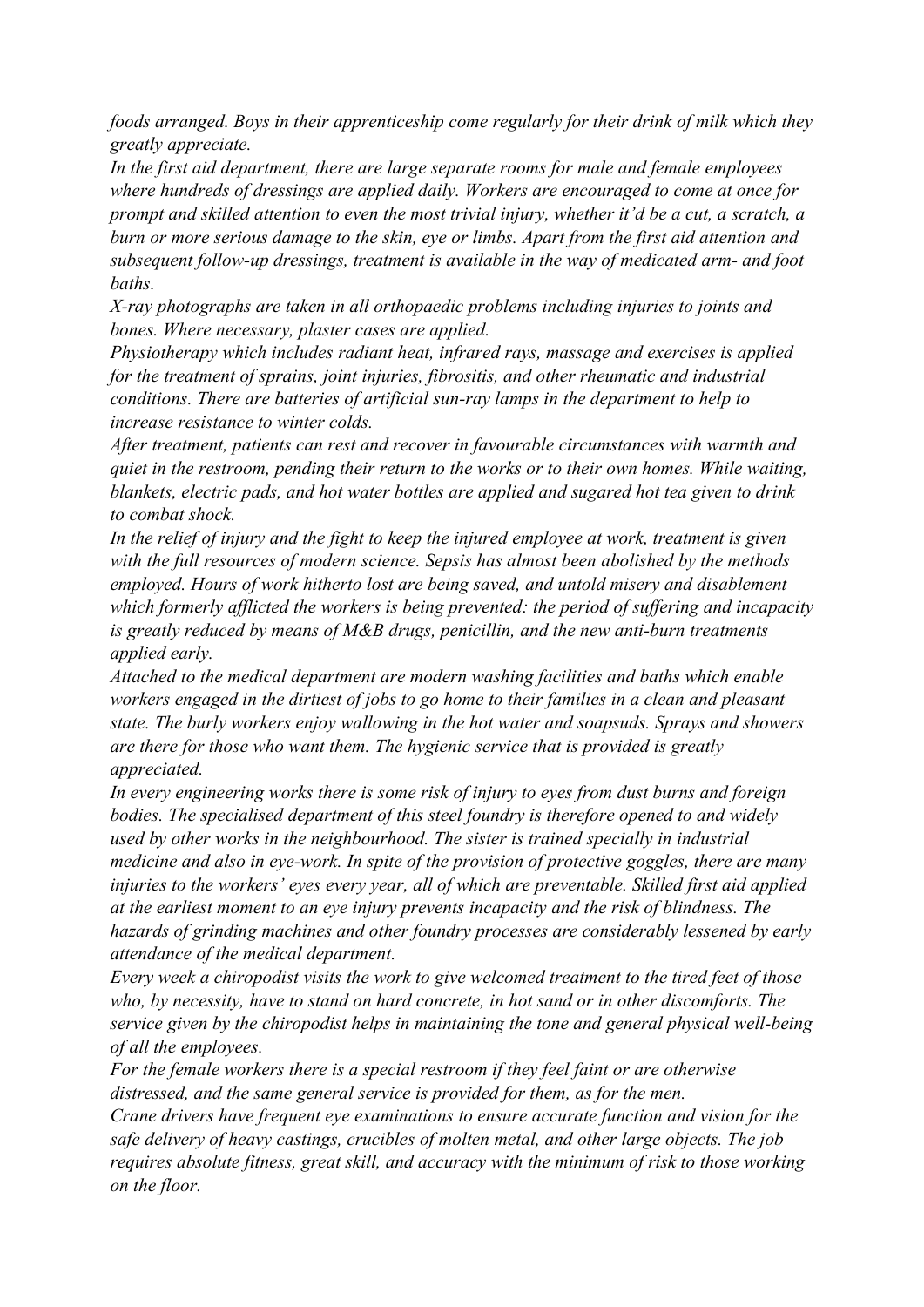*For the workers with special hazards, there are blood examinations through the hospital service, in particular for those who work in the x-ray department or who handle radium for gamma radiography.*

*Great attention is paid to teeth, especially of young workers. Advice is given whenever necessary. There is a fullish liaison with the local dentist and hospitals.* 

*Whenever anything important is discovered on an X-ray plate, contact is made with the patient's own doctor and the information passed on to him. The local doctor is given a sight of the film and he always expresses his appreciation of this exceptional service.* 

*All doctors welcome the help of the work's medical department in the direction of providing daily dressings and physiotherapy for their patients. The service is also appreciated by the local hospital outpatient departments since it helps to avoid overcrowded waiting rooms and long hours of waiting.* 

*Every phase of the doctor's work, whether preventive or curative, creates confidence and respect in the employee. Records show that the absence rate from sickness and injury is small and is still falling. All the time, steady progress is being made in the prevention of injury, disability as well as disease, and no effort is spared in this direction.* 

*In the foundry, many parts of the workers' anatomy require protection. For the feet, strong boots are provided with steel toecaps to prevent toes being crushed by the fall of heavy castings. For grinders, welders, and bobbers, eye shields or goggles are provided. Glaring into the furnaces or the strong light of welding causes risk of cataract and other serious eye conditions, and therefore smoke lenses and specially coloured glasses are provided to prevent these disabilities.* 

*In foundries, there is always dust and risk of lung disease caused by prolonged inhalation of dust, and therefore at James Bridge steelworks these problems are attacked from every angle by both the management and the medical services. An improved system of ventilation and dust extraction is a great insurance against pneumoconiosis. In place of old-fashioned and dangerous dry processes, such as sandblasting, there are now wet processes as with the hydro blast. The enclosing of dangerous processes in chambers with efficient dust extraction has brought about cleaner work and cleaner air in the foundry. Individual protection from dust inhalation can be guaranteed if the worker will use the respirators provided. A very large number of the foundry workers are now using efficient respirators as a result of the work of the medical services. All respirators are cleaned and have their filters changed in a department set up for this special purpose. Each worker has two masks allotted to him. While one is receiving attention, the other, clean and efficient, in the worker's own named and numbered box is delivered to his workshop.* 

*For some jobs out of the ordinary, protective clothing is provided. A man in the shock blast chamber is fully protected by covering to his legs, arms, and body, by gauntlet gloves for his hands, by a large helmet with eye-protection, and a remote supply of pure air into his helmet.* 

*We have done much work to provide the best type of respirator and filter for use in the foundry industry. And models that give the maximum degree of protection with the minimum of discomfort are provided. The shaking out of a filter after an ordinary shift period shows the amount of dust that has been prevented from entering the workers' lungs.*

*Routine X-ray examinations of the chest are given to all employees at least once a year, but in the case of those exposed to special risks in the foundry, and those who have a lung disability present, the examinations take place more frequently. The X-rays enable the medical service*